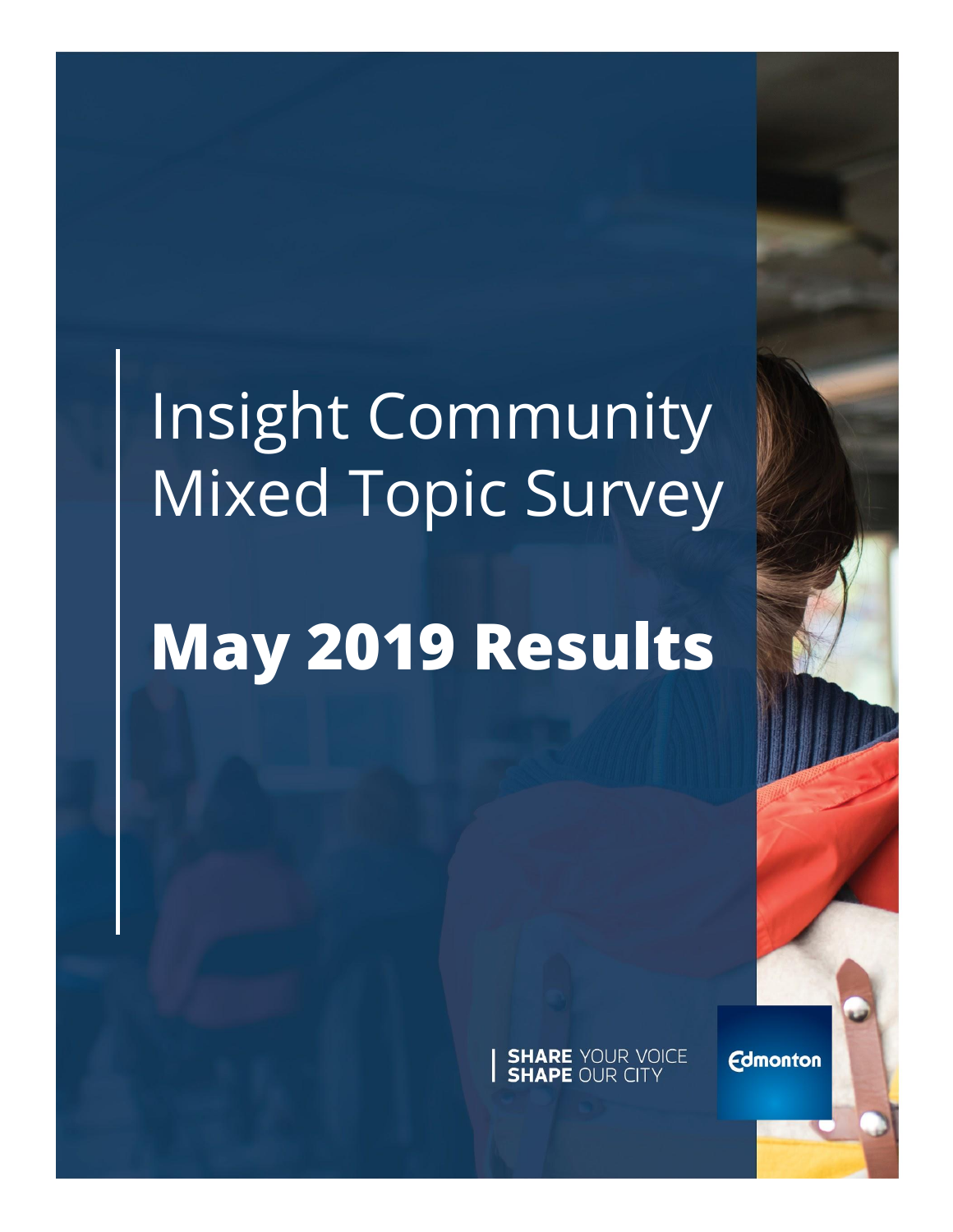*Thank you to all the Edmonton Insight Community members for engaging with us and providing your feedback to help City of Edmonton Council and administration make decisions.* 

*-Corporate Research Unit*

As of May 2019, more than 11,500 Edmontonians are part of the Insight Community who engage with The City of Edmonton through different survey formats. The Insight Community is managed by the Corporate Research Unit at the City of Edmonton. Corporate Research advises on, plans, executes, and reports on research for almost every administrative area of the City.

From **May 14th to May 21st 2019**, 2,925 Insight Community members engaged with The City of Edmonton by answering a survey that was sent to them via email. The survey was designed in a way that the members had a choice to customize their survey (choose the topics they would like to answer). Because of this design, the number of respondents for each topic would vary. The survey was designed to gather members' opinions on a variety of topics (Mixed Topics) including:

- Biking and Road Safety (2,557 respondents)
- Community Recreation Facilities (2,350 respondents)
- General Questions about Life In Edmonton (2,628 respondents)
- Climate Change Perceptions (2,521 respondents)
- Food Security in Edmonton (2,341 respondents)
- Parks in Edmonton (2,520 respondents)
- Transit (2,545 respondents)
- NextGen (2,162 respondents)

Mixed Topic survey is composed of a variety of questions on various topics that help different departments make decisions using public feedback. This document highlights what we heard from the Insight members on the topics included in the May 2019 Mixed Topics survey.

As it is a non‐random online survey, a margin of error is not reported for these results. However, if a probability sample had been used results for a random sample of 2,925 would be accurate to  $\pm$  1.8 percentage points, 19 times out of 20.

*Note: 20 anonymous individuals accessed the survey link through the City website. While reporting back to the Insight Community members through this monthly report, we only include the survey results for the members.*

# *11,500 members*

# *2,925 respondents*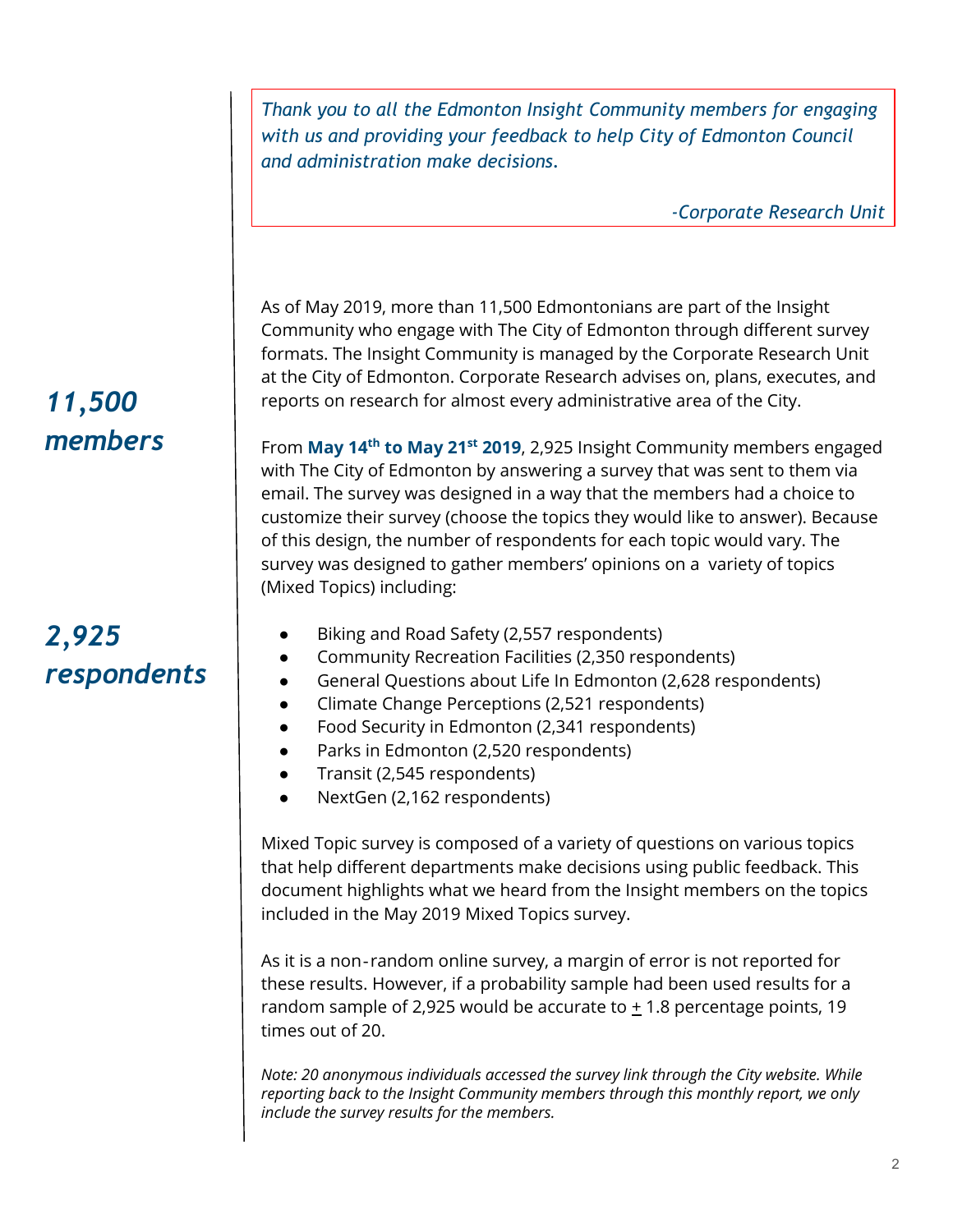#### **BIKING AND ROAD SAFETY**

Nine-in-ten (89%) of Insight Community respondents drive a vehicle, 78% walk, and 27% bike 1-2 times a week or more.

Insight members were asked to rate some behaviours in terms of how important those behaviours were for people when driving. Though the majority of Insight members indicate that all the behaviours listed are very important, when seen comparatively, 'yielding to cyclists and pedestrians,' 'planning for the unexpected' and 'making eye contact with cyclists and pedestrians' get less importance ratings compared to the other behaviours.

| <b>Behaviours when driving</b>                                                               | % Very |
|----------------------------------------------------------------------------------------------|--------|
|                                                                                              |        |
| Checking blind spots                                                                         | 89%    |
| Signaling when turning                                                                       | 87%    |
| Actively watching for people cycling or walking before turning                               | 86%    |
| Taking the time to survey the scene before turning                                           | 81%    |
| Adjusting behaviours to be able to react to the errors of other people driving               | 81%    |
| Adjusting behaviours to be able to react to the errors of people who are biking or walking   | 76%    |
| Making eye contact with people biking or walking when crossing roads, alleys, or access ways | 71%    |
| Planning for the unexpected                                                                  | 70%    |
| Yielding to cyclists and pedestrians                                                         | 68%    |

When asked to rate the importance of behaviours on the road for cyclists, at least two-thirds of Insight members rate all the listed behaviours as very important, except 'take the entire lane when they don't feel there is enough space for vehicles to pass them.'

| % Very    |
|-----------|
| Important |
| 89%       |
| 87%       |
| 85%       |
| 81%       |
| 78%       |
| 75%       |
| 69%       |
| 69%       |
| 38%       |
|           |



Importance compared to other parameters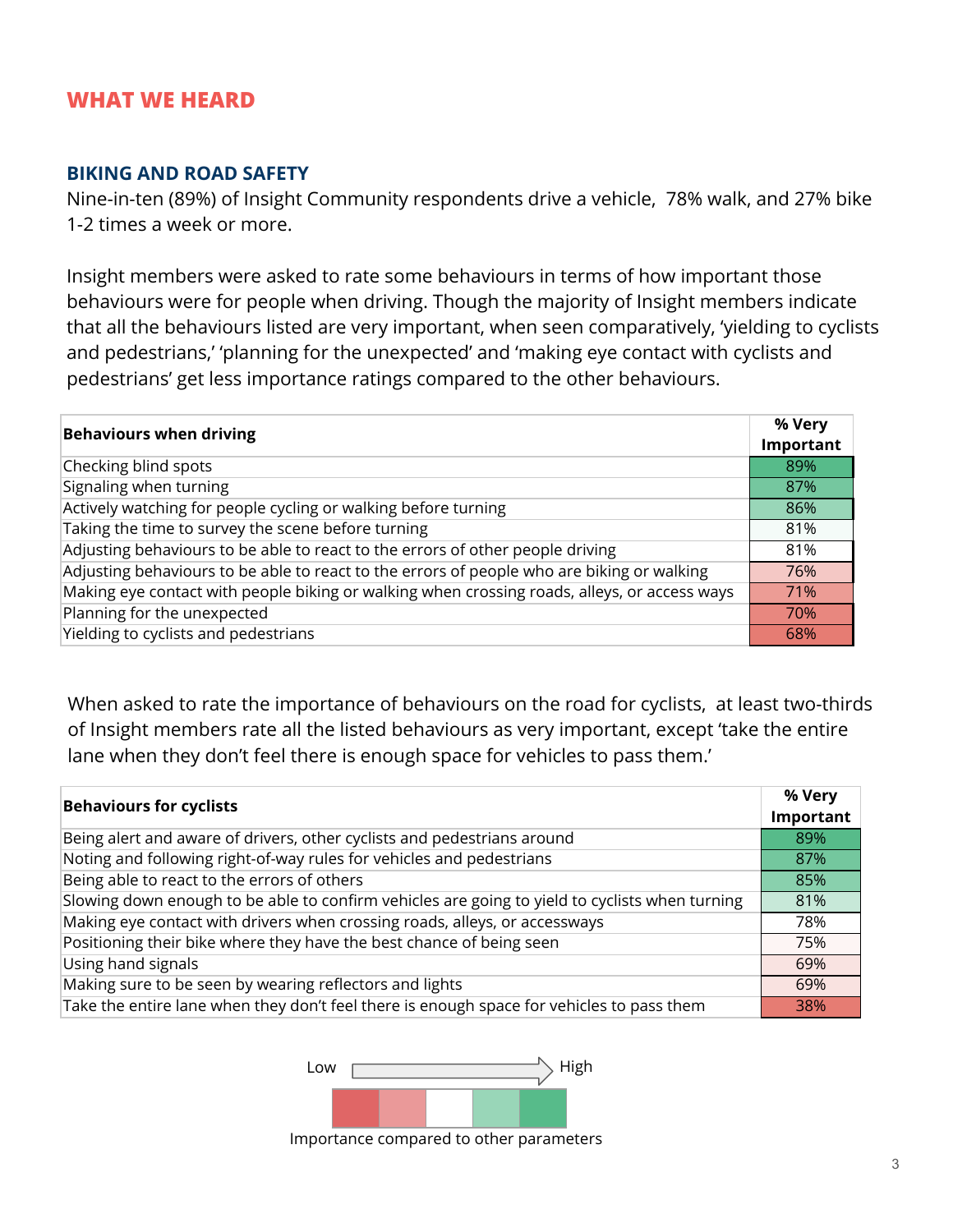## **VISITATION TO RECREATION FACILITIES AND CITY ATTRACTIONS**

- Three-quarters (73%) of Insight Community members have **visited an attraction** in Edmonton in the past 12 months.
- More than half (54%) of Insight Community members have **visited a City of Edmonton Recreation Centre** in 2019.
- One-third (33%) of Insight Community members **plan to visit an outdoor pool** in Edmonton in 2019.

### **LIFE IN EDMONTON**

Insight Community members were asked to rate their quality of life in the city of Edmonton. Three-quarters (74%) of Insight members indicate that their quality of life is good, including 21% who indicate that it is excellent (figure 1).



The majority of Insight members agree that Edmonton is a great place to live (81% agree) and work (73% agree). Agreement is lower that Edmonton is a great place to visit (56% agree), invest (51% agree) and that Edmonton has a diverse economy (49% agree). Note that (figure 2) those who do not agree tend to be more neutral on these parameters, and less towards disagreement.

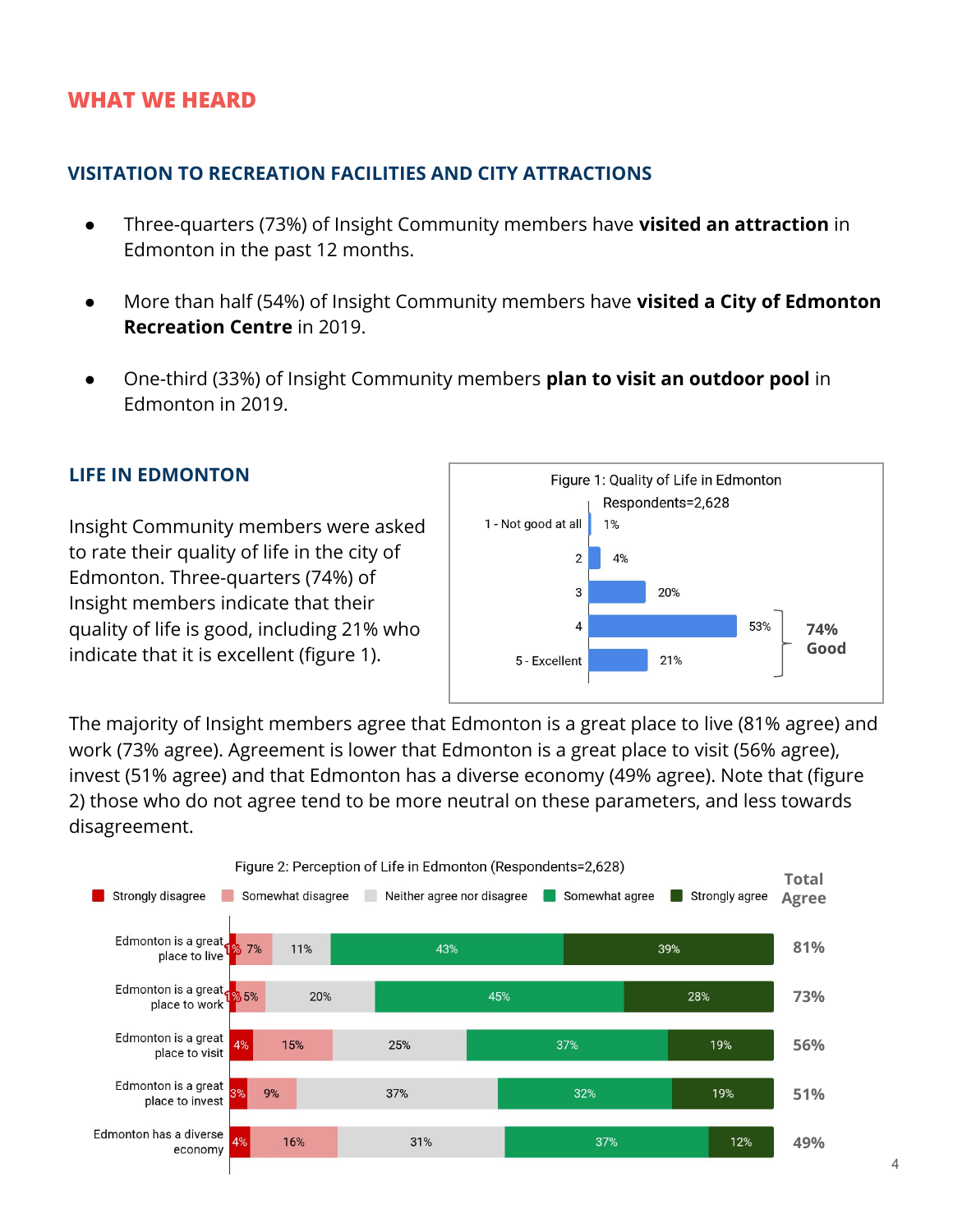## **PERCEPTIONS ABOUT CLIMATE CHANGE**

Insight Community members were asked how they feel about climate change personally and how they think Edmontonians feel about the topic. Insight members are more likely to agree that they personally feel concerned about climate change, compared to how concerned they think Edmontonians feel.

|                                                                      | <b>Personally</b><br>feel<br>(% Agree) | <b>Edmontonians</b><br>feel<br>(% Agree) |
|----------------------------------------------------------------------|----------------------------------------|------------------------------------------|
| I am concerned about climate change                                  | 83%                                    | 44%                                      |
| Climate change is caused mostly by human activities                  | 76%                                    | 45%                                      |
| My individual actions contribute to global impacts of climate change | 73%                                    | 28%                                      |
| I think we need to act now to address climate change                 | 79%                                    | 32%                                      |

### **PERCEPTIONS ABOUT FOOD SECURITY IN EDMONTON**

Half of Insight Community members agree that food security is a significant problem in Edmonton and that the City should do more to ensure food security. Opinion is divided that there are other more important priorities than managing food security (38% agree, 32% neutral, 30% disagree).

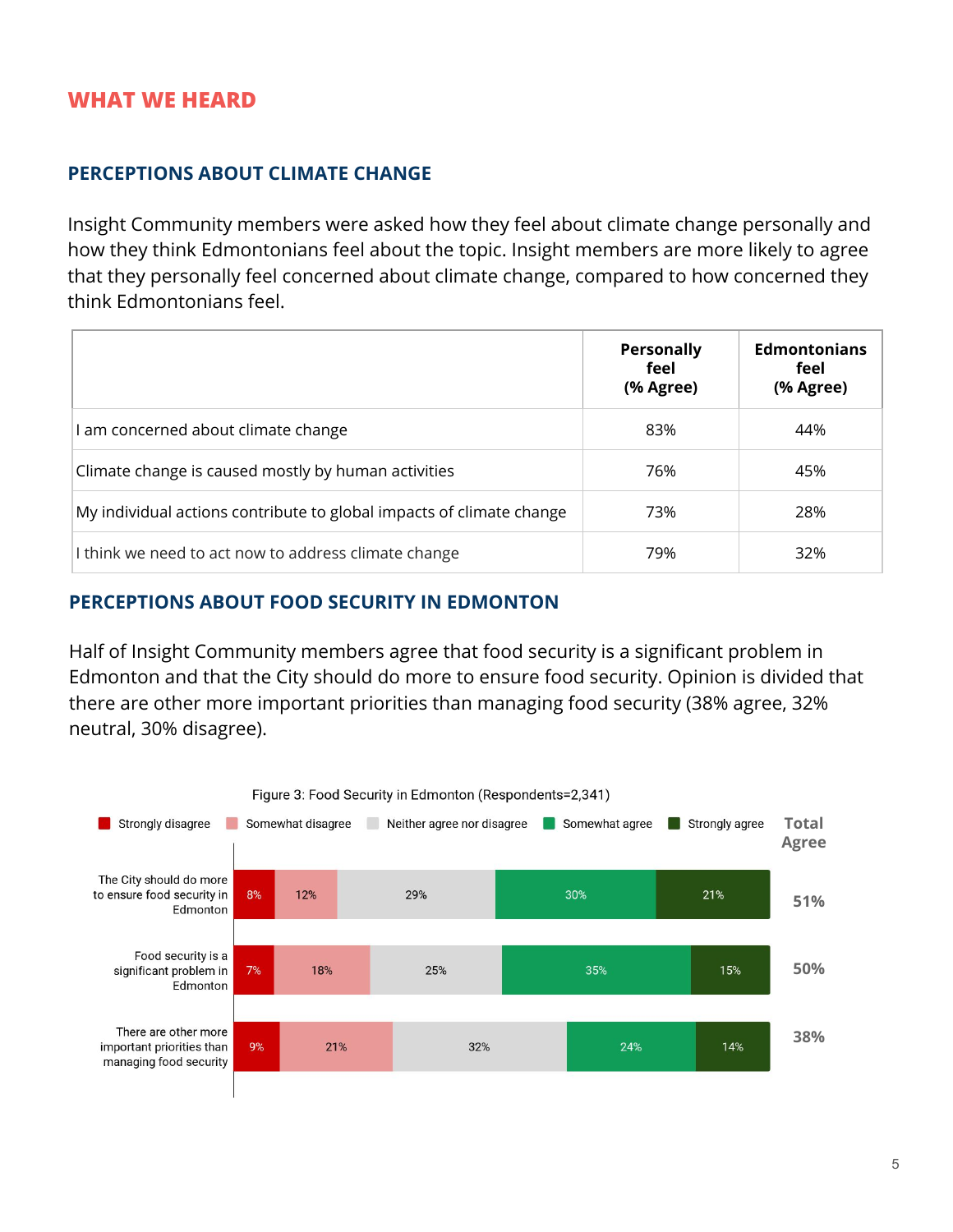#### **PARK VISITATION**

The majority of Insight Community members have visited their Neighbourhood park and/or River valley park. About three-in-ten respondents have visited an off-leash dog park and/or a District City park in the last 12 months (figure 4).



### **PERCEPTIONS ABOUT TRANSIT IN EDMONTON**

Insight Community members were asked about their opinion of transit in Edmonton. Four-in-five agree that all kinds of people use public transit and that even if they use transit for work, they will still need a car for everything else.

The majority (78%) of Insight members also agree that public transit should be expanded to cover the entire city, including half (47% who strongly agree). Two-thirds (67%) of respondents agree that expanding public transit and LRT is a long term project and they need to be patient with the process.

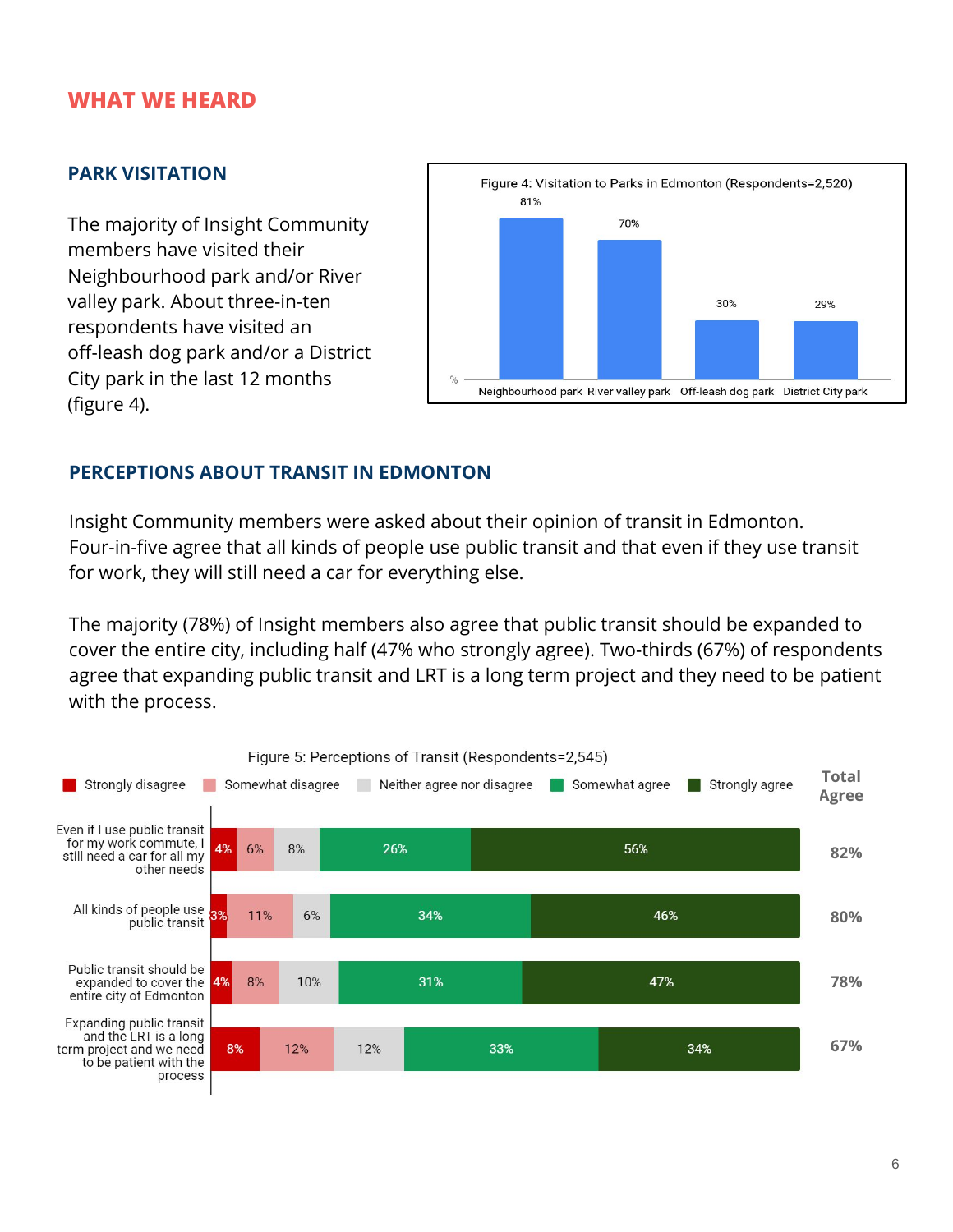#### **NEXTGEN**

About one-quarter (28%) of Insight Community members have heard of Edmonton's NextGen. They have mostly heard about it through social media (50%) and word of mouth (44%).

Insight Community members were asked how they stay engaged in civic and community life. The majority of respondents indicated that they stay engaged by responding to surveys about civic and community issues (94%), voting in elections (92%), following the news (88%), and/or talking about civic or community issues with friends or neighbours (77%). Social media discussions, attending community events and volunteering are less popular as ways to stay engaged.



The top motivations to attend civic or community events are:

- Interested in the event topic
- Want to help improve their community
- Like learning new things

The top barriers to being engaged in the community are:

- Not being aware of the opportunities
- Not having enough time

Half (51%) of Insight Community members feel engaged in shaping their city.